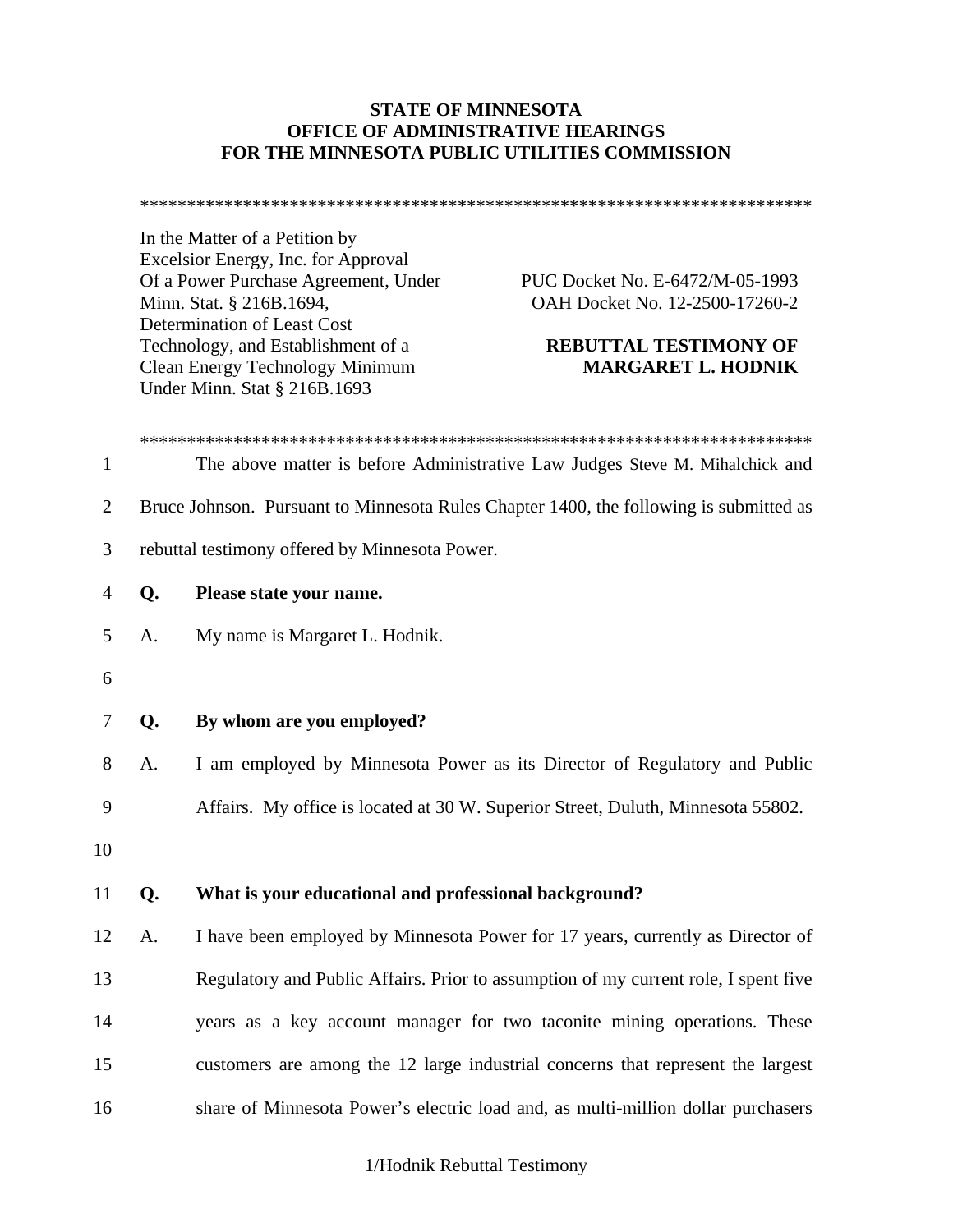1 annually of electricity, have a major impact on our operations and financial 2 performance. In this capacity, I had overall responsibility for all aspects of 3 customer contact with these accounts including relationship management, contract 4 negotiations, product applications, special project development and customer 5 service. Prior to this duty, I was involved in various marketing, energy 6 conservation, business development and strategic planning activities at Minnesota 7 Power.

8

9 I am a native of Aurora, Minnesota and B.A. graduate of Macalester College. I 10 have been a member of the Iron Mining Association of Minnesota Board of 11 Directors since 2003 and was appointed to the Governor's Committee on 12 Minnesota's Mining Future (2003-04) which examined a multitude of industry 13 issues during a time of crisis and made policy recommendations on ensuring 14 industry viability to the Governor.

15

### 16 **Q. What are your responsibilities as Director of Regulatory and Public Affairs?**

17 A. As Director of Regulatory and Public Affairs, my responsibilities include strategic 18 regulatory planning, overall management of regulatory working relationships, 19 coordinating the development and communication of Company state and federal 20 public policy positions and coordinating economic and environmental policy 21 filings. In this role, I also manage staff responsible for general employee 22 communications and communications with the media and general public.

23

#### 24 **Q. What is the purpose of your testimony?**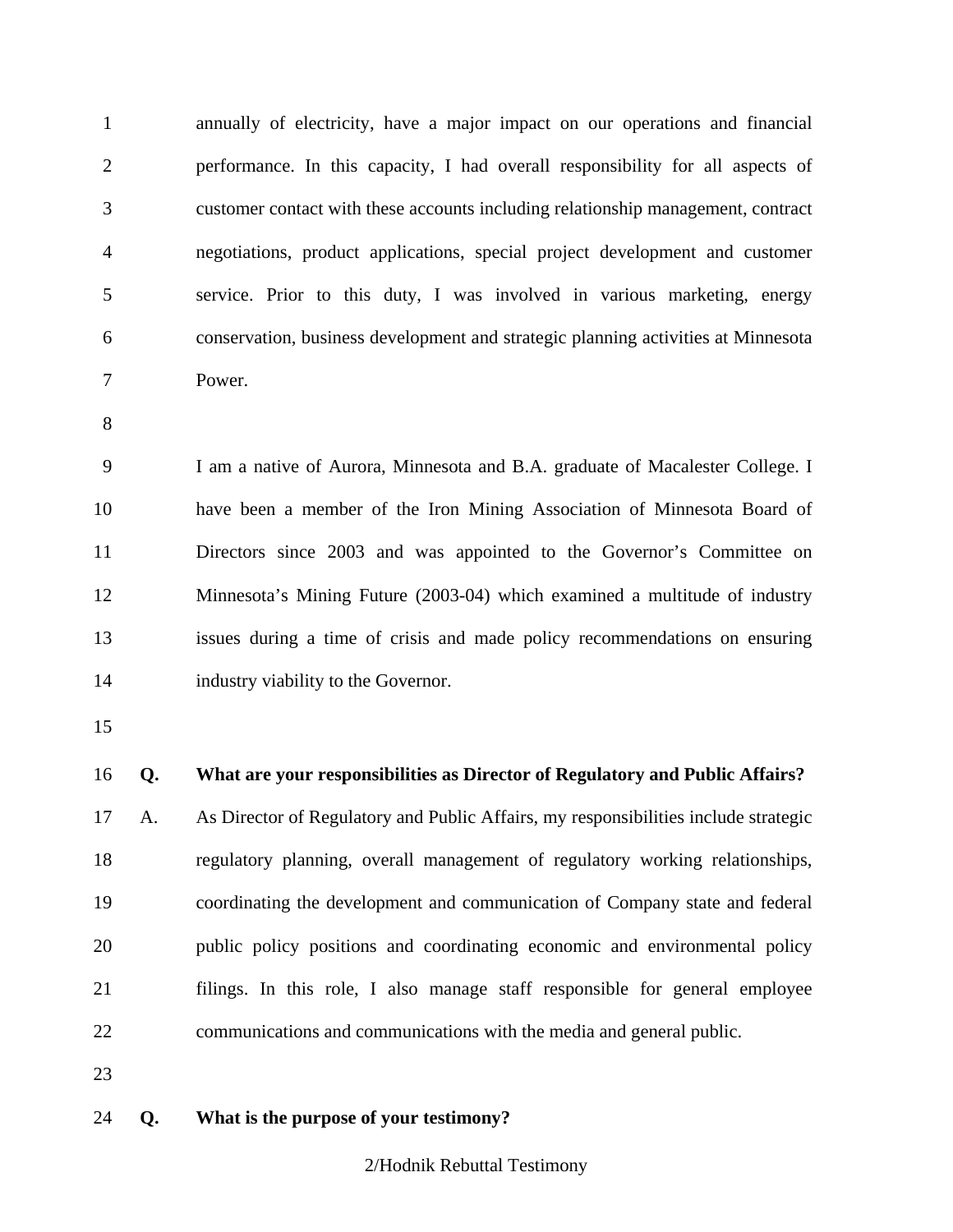1 A. My testimony is provided in response to that of Minnesota Department of 2 Commerce Deputy Commissioner Edward Garvey (hereinafter "Commissioner 3 Garvey") dated September 5, 2006 ("Garvey Direct"). I have reviewed Mr. 4 Garvey's testimony, and the testimony of Xcel Energy and offer a response to 5 both.

6

7 **Q. What is Minnesota Power's view of Commissioner Garvey's description of**  8 **the State of Minnesota's overarching electricity policy goal?** 

9 A. Minnesota Power agrees that State energy policy must result in the provision of 10 "reliable, low cost and environmentally superior electricity" (See Garvey Direct at 11 page 3.) (For example, see Minnesota Power's 2004 resource plan filing in MPUC 12 Docket No. E-015/RP-04-865.) Just as importantly, Minnesota Power also 13 believes, similarly to Commissioner Garvey, that all three of these characteristics 14 must be in balance in the energy supply equation, with no one of them sought or 15 achieved while neglecting the others.

16

17 Minnesota Power continually balances cost, reliability and environmental 18 priorities in every resource decision it makes. We believe we have been able to 19 succeed on all three fronts by operating well below federal emission standards for 20 over two decades reliably while providing electricity at rates among investor-21 owned utilities cited recently by the Edison Electric Institute as eighth lowest in 22 the nation. These results have been achieved under the aegis of State regulatory 23 processes including integrated resource planning, certificate of need requests and 24 other established, public proceedings.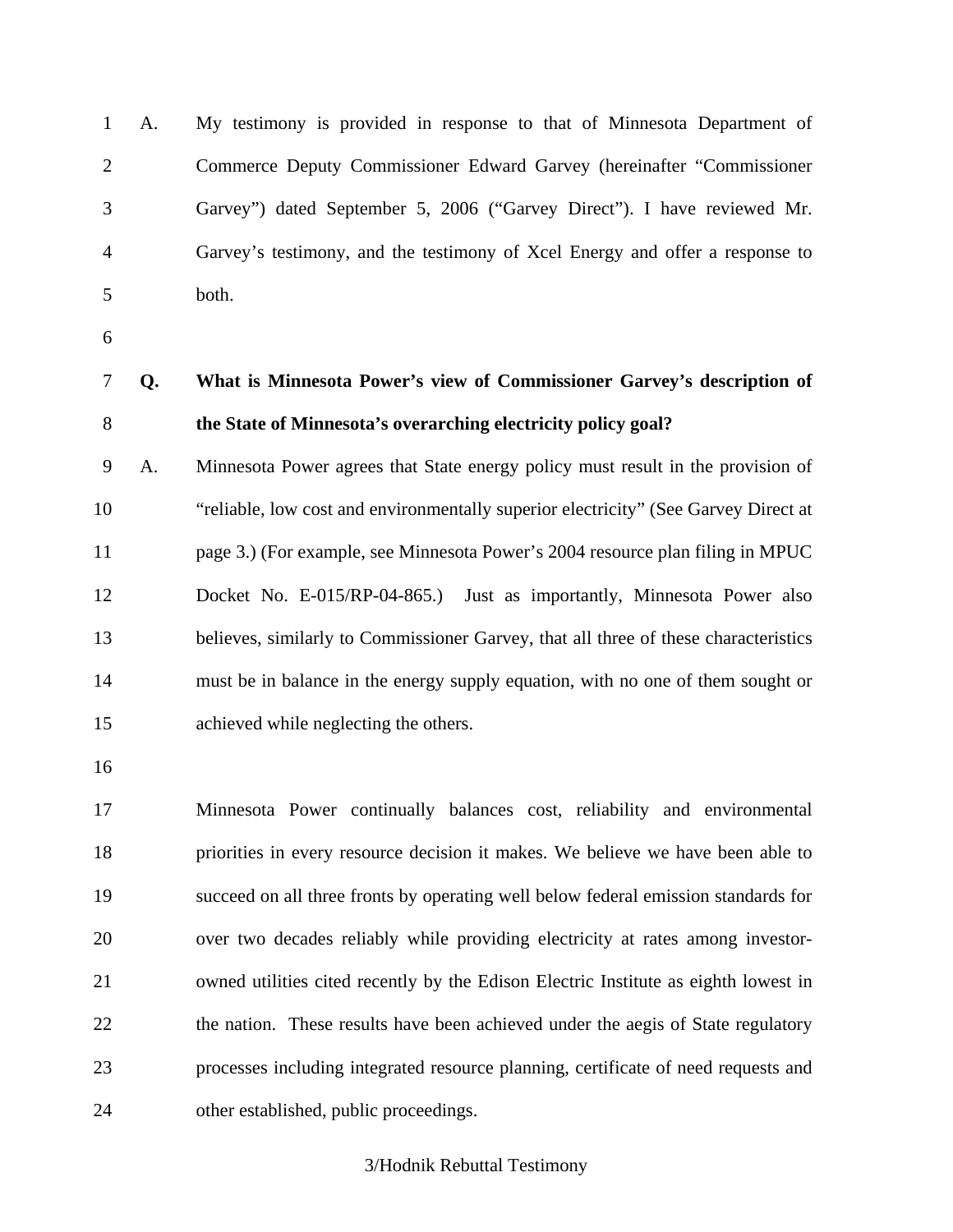1

### 2 **Q. How has the State's success with difficult or complex energy policy decisions**  3 **been realized?**

4 A. The State's regulatory agencies and framework, initially authorized through 5 legislation and then fully realized on an ongoing basis through agency 6 implementation and practice, have been central to ensuring that plans for energy 7 supply are developed and analyzed well in advance of need, with full public input 8 and discourse. Additionally, specific infrastructure proposals and additions related 9 to those plans are vetted in public processes before decisions whether to actually 10 construct them are rendered by regulators, acting in the public interest. These 11 processes take into account a host of considerations regarding and impacts 12 resulting from resource decisions, since energy infrastructure investments result in 13 decades-long commitments made on behalf of ratepayers.

14

15 **Q. What is Minnesota Power's view of Commissioner Garvey's discussion of the**  16 **"analytical public interest framework for handling questions raised by the**  17 **very important Mesaba project"? (Garvey Direct at pages 4-5).** 

18 A. Commissioner Garvey raises several important, overarching questions that need to 19 be answered about the Mesaba Project. They include whether the proposed Power 20 Purchase Agreement ("PPA") between Excelsior and Xcel appropriately balances 21 economic risks and benefits to protect ratepayers, whether the costs for electricity 22 produced by the Project are reasonable, fair and appropriate, and whether the 23 Project constructively fits the state's long term policy as he describes it.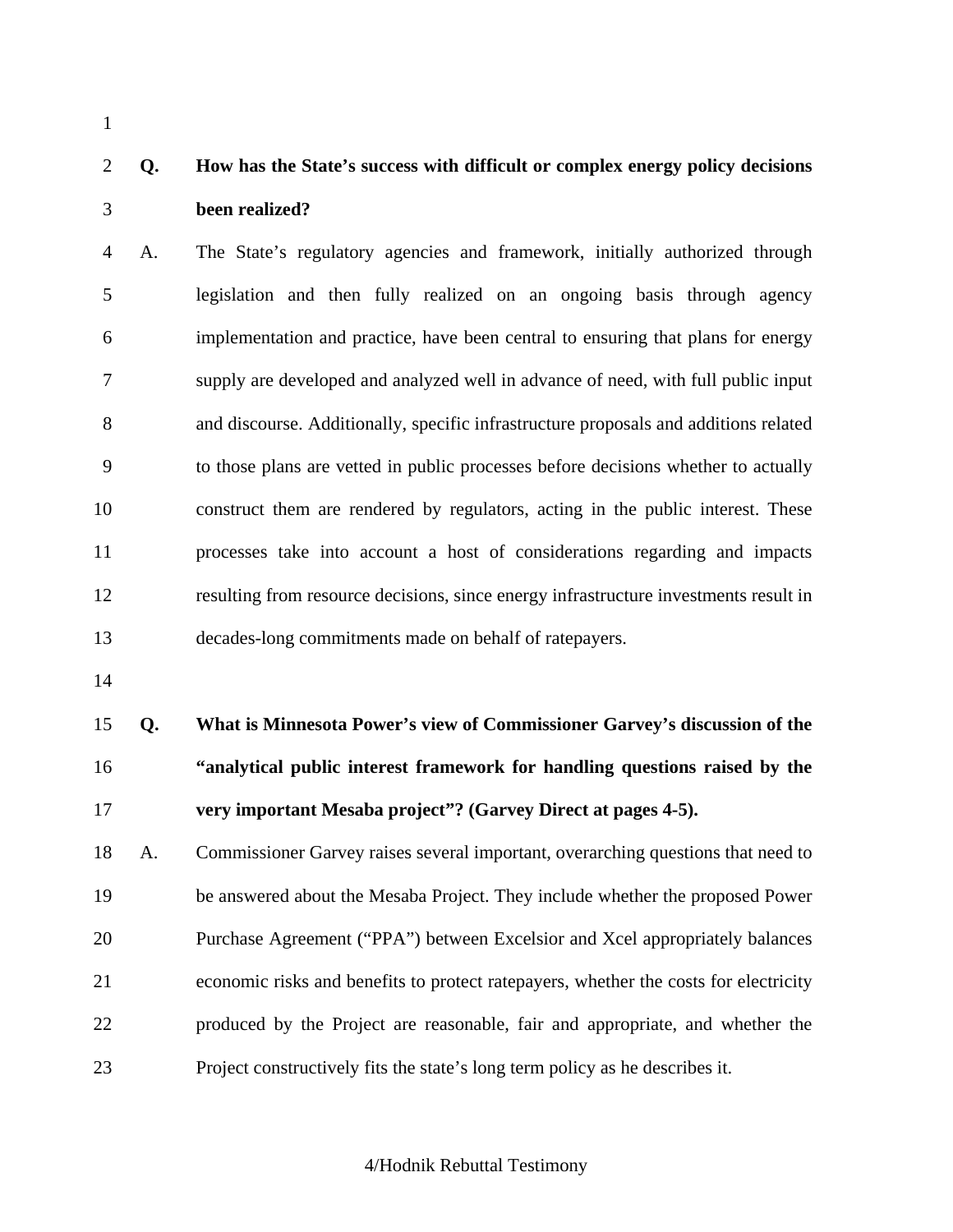1 **Q. Does Minnesota Power agree with Commissioner Garvey's analysis of the**  2 **challenges of the next five to fifteen years that impact the State's energy**  3 **policy? (Garvey Direct at pages 5-6).** 

4 A. Minnesota Power concurs with the Commissioner's statements about the need for 5 expanded and upgraded electric infrastructure in the coming years and that these 6 additions must be made while incorporating increased environmental 7 requirements. The most recent utility resource plan filings, the state biennial 8 transmission plan filings, the joint utility CapX transmission development effort 9 and its recent notice plan filings all are current testament to the fact that the 10 State's utilities recognize the need for future power generation and delivery 11 infrastructure additions. Additionally, plans are being filed and/or implemented 12 by Xcel and Minnesota Power to significantly reduce emissions at existing 13 facilities. Minnesota Power, Xcel and other utilities' also are making investments 14 in wind energy, clean coal technologies as well as carbon capture and storage 15 research. These commitments underscore that the State's utilities are aware of the 16 need to plan for known and anticipated future environmental requirements and are 17 taking steps to meet them.

18

### 19 **Q. Does Minnesota Power's agree with Commissioner Garvey on the potential**  20 **for the Mesaba Project to help meet the State's electricity challenges?**

21 A. Minnesota Power believes IGCC technology, among other modern coal-fired 22 technologies, has a role in future power generation. The Mesaba Project, as 23 proposed, has not demonstrated that it is the best project to meet Minnesota's 24 energy challenges.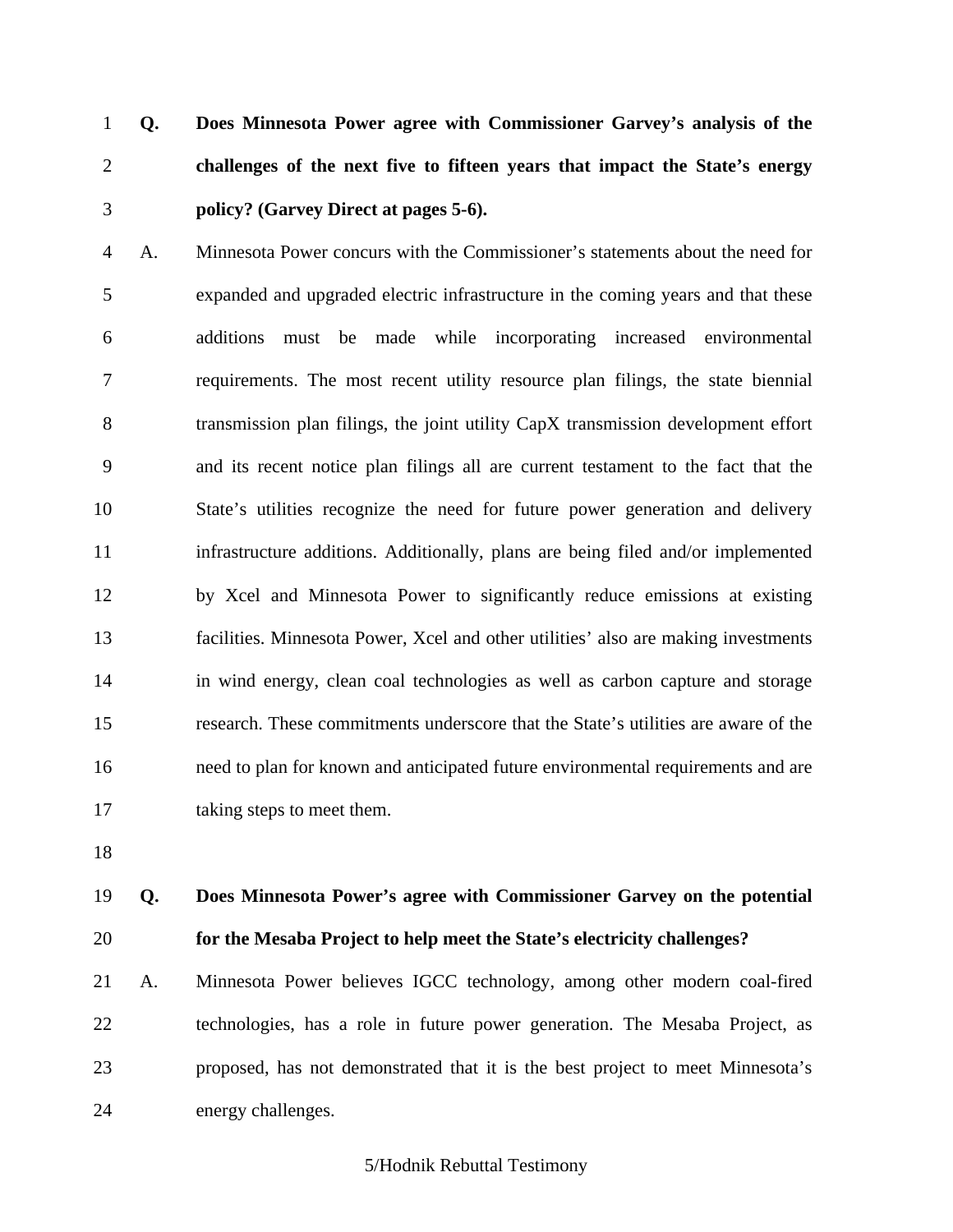### 1 **Q. Why does Minnesota Power think the Mesaba Project has not demonstrated it**  2 **is the best project to meet Minnesota's energy challenges?**

3 A. With IGCC in particular, Minnesota Power believes it would be sensible to locate 4 such a plant where the distance for  $CO<sub>2</sub>$  storage is minimized in order to optimize 5 the chances such a pipeline could be built and minimize pipeline costs, which is 6 not in Minnesota. As noted in the Michael Cashin Direct Testimony dated 7 September 5, 2006 on page 5 and in the Minnesota Power response to Excelsior 8 Energy's Information Request Number 80, an IGCC plant in Northeastern 9 Minnesota has no realistic opportunity for carbon capture and storage. In addition 10 to the CO2 storage consideration, Minnesota Power believes it also would be 11 logical either to locate a plant as close to its fuel supply or its customers as 12 possible to reduce the distance and costs for fuel transportation or transmission 13 builds. The Mesaba Project, as proposed, would import fuel from potentially a 14 thousand miles away to produce power to export to customers several hundred 15 miles away. Furthermore, any generation project that will be paid for by 16 ratepayers, whether involving IGCC or another technology, Mesaba included, 17 must be evaluated on its particular public interest merits and not approved without 18 answering important and fundamental public interest questions simply because it 19 appears to present an opportunity to employ new technology. Minnesota Power 20 does not believe the evidence in the record currently meets Excelsior's burden of 21 proof to support approval of the Mesaba Project. If anything, testimony entered in 22 to the record to date raises even more questions that must be answered about the 23 costs, benefits and viability of the Project before the Commission can make a final 24 decision about it.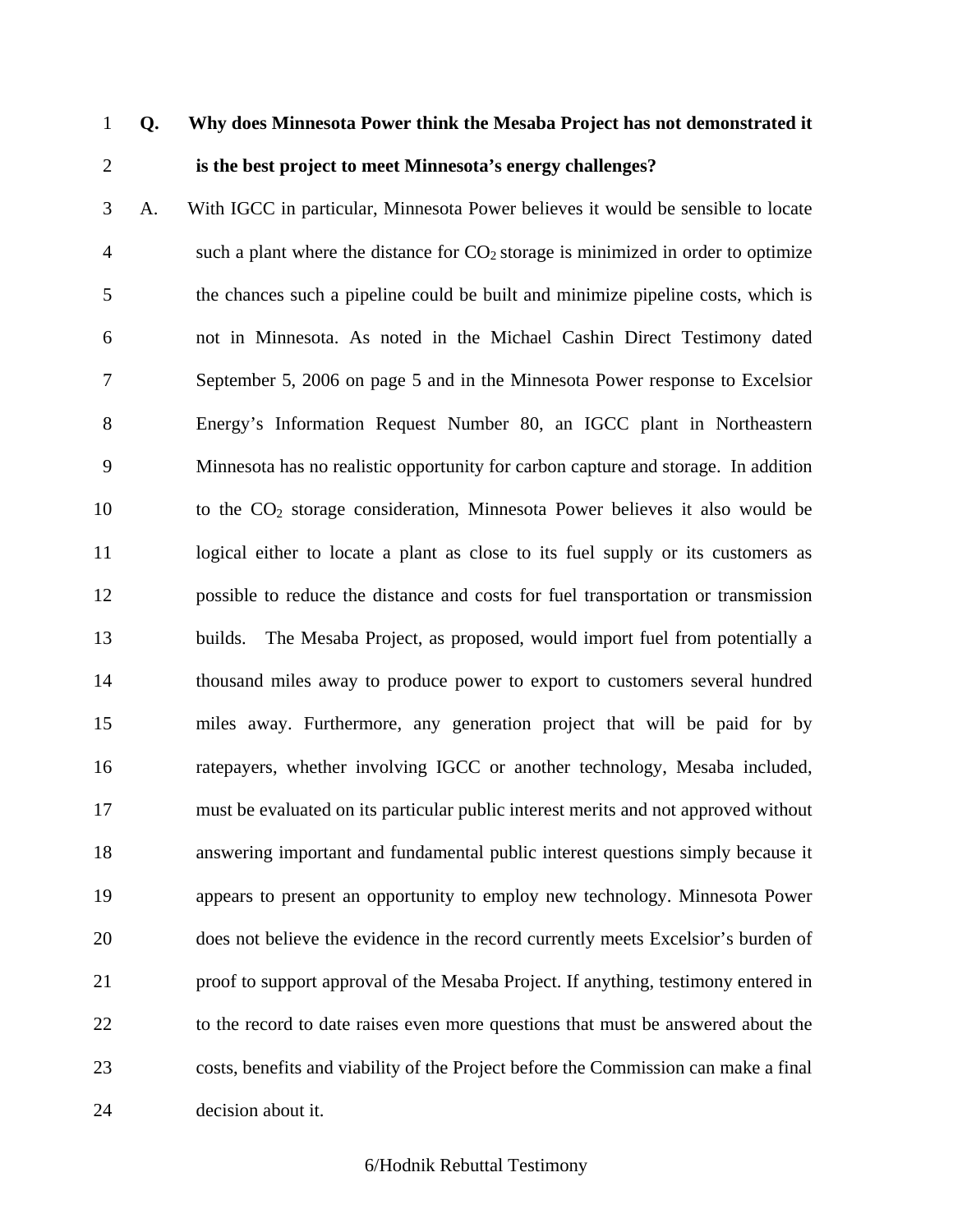1

# 2 **Q. Does Minnesota Power agree that the Mesaba Project has the potential to be**  3 **a reliable energy resource as asserted by Commissioner Garvey? (Garvey**  4 **Direct at pages 7-8).**

5 A. It might, but we believe it is unlikely. The Mesaba Project plans to use IGCC 6 technology which, as indicated in our testimony (Dwight Anderson Direct 7 Testimony dated September 5, 2006 Exhibit DDA-1) and that of others, is not 8 commercialized for power production. Unlike other forms of coal-based 9 technology, there are not hundreds or even a dozen IGCC plants operating in the 10 United States. As referenced on page 10 of the Anderson Direct Testimony, the 11 other first stage commercial IGCC plants that have been built were all under 12 300MW. The Mesaba Project, at 603MW, would be scaled up in size 13 significantly from the two plants that are currently in commercial operation, 14 depending on the fuel that is eventually selected for use on the Project. The 15 successful or smooth scale up of IGCC technology for the Mesaba Project is not a 16 given, especially when there are only two examples of these types of plants 17 operating at less than half the size of the Mesaba proposal. Furthermore, the 18 Mesaba Project plans to rely on lower rank sub-bituminous coal as its design fuel. 19 Neither of the existing and operating IGCC plants are using sub-bituminous coal 20 so there is no existing, operating IGCC plant with proven reliability on sub-21 bituminous coal. Thus, the State of Minnesota should have serious questions 22 about the likely reliability of the Mesaba Project, especially considering that 23 Xcel's customers would be depending on it for a significant amount of base load 24 (24/7) energy. From a reliability standpoint, if the State wished to support a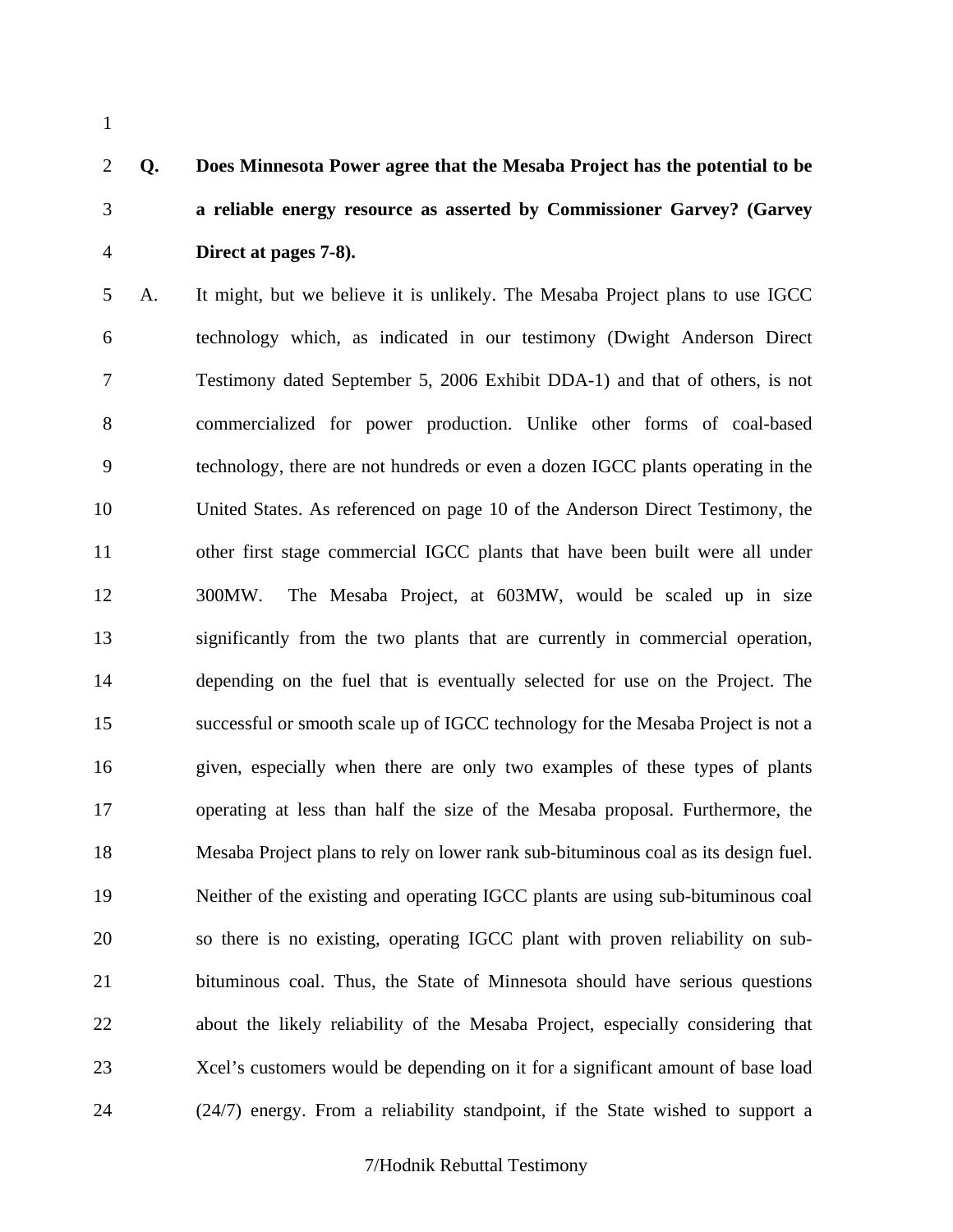1 generation build experiment on behalf of ratepayers with IGCC technology and to 2 conduct that experiment with an unproven fuel, Minnesota Power thinks it would 3 make more sense for such a facility to be proposed at a smaller size. We also 4 think it would make more sense to propose such a project in a location where the  $5$  CO<sub>2</sub> it emits can be sequestered as nearby as possible, minimizing the miles of 6 pipeline needed to transport the  $CO<sub>2</sub>$  to a storage facility.

7

**Q. What are Minnesota Power's observations regarding Commissioner Garvey's testimony on the policy element of "low cost" relative to the cost information in the record to date on the Mesaba Project? (Garvey Direct pages 8-9).** 

12 A. Our views on plant reliability are part of our answer to this question. Minnesota 13 Power questions the basis in the record for granting a regulatory endorsement or, 14 ultimately, a regulatory approval of the costs and the financial risk that would be 15 placed on customers and shareholders if forced to shoulder the responsibility for 16 the capital required on a plant scale up of this magnitude with a technology that is 17 not commercially proven on its design fuel. Furthermore, the capital costs will 18 depend on final project engineering which is not completed for the Mesaba 19 Project, so the fixed costs ratepayers would bear are not yet established.

20

21 Additionally, Minnesota Power and others have testified about concerns with the 22 multiple fuel supply plan Excelsior has proposed. This is especially the case since 23 the Mesaba Project argues its multiple fuels plan is a significant project benefit, 24 yet it has no fuel supply or transportation contracts that support any cost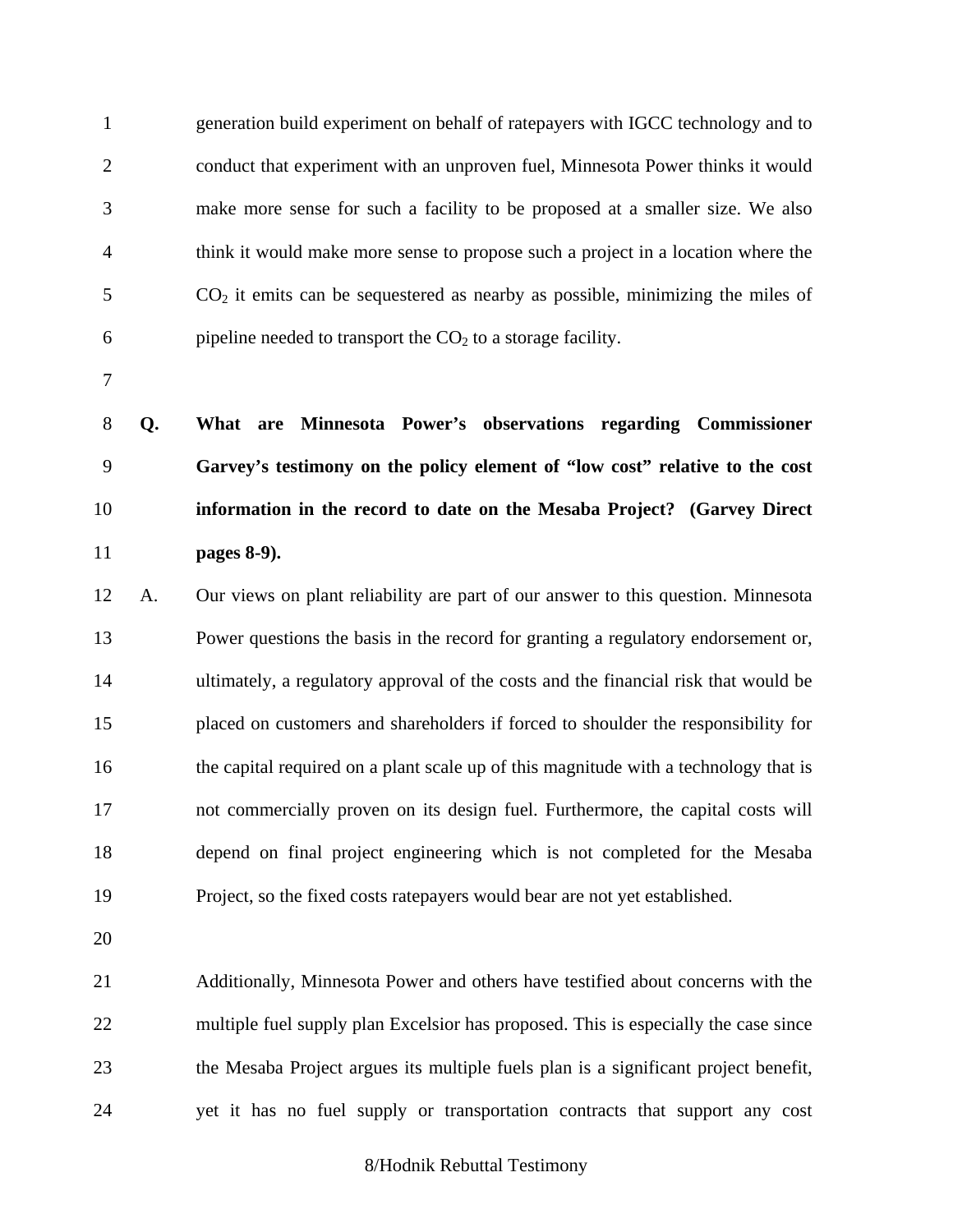1 assumptions or delivery viability. As with the yet to be determined capital costs, 2 Xcel's ratepayers would be paying for the Mesaba Project's fuel costs, one way or 3 another, if the Project is approved. The costs of fuel and fuel delivery for the 4 Mesaba Project should be established.

5

6 Beyond the previously discussed items, it should be noted that while Excelsior 7 recently made more information about its Mesaba Project PPA public, there is 8 still important cost information that has been and still is being withheld by 9 Excelsior from the public in this proceeding. Additionally, Minnesota Power and 10 the general public are still awaiting the re-marked versions of other parties' 11 testimony resulting from the most recently released information. Without full 12 public disclosure of and dialogue on the Mesaba Project's costs, it is impossible to 13 ascertain the validity of all the cost information filed as part of the PPA.

14

15 Thus, based on the financial risk posed by the Mesaba Project's technology scale 16 up, the need for more complete capital cost information, the lack of verified fuel 17 cost and delivery information and the ongoing withholding of the remainder of the 18 Project's cost information by Excelsior, the Mesaba Project has not proven it is a 19 "low cost" resource.

20

21 **Q. Is the Mesaba Project's proposed in-service date of 2011 consistent with**  22 **Xcel's 2006 Resource Plan Order and the State's resource planning process**  23 **in general? (Garvey Direct at pages 9-10).**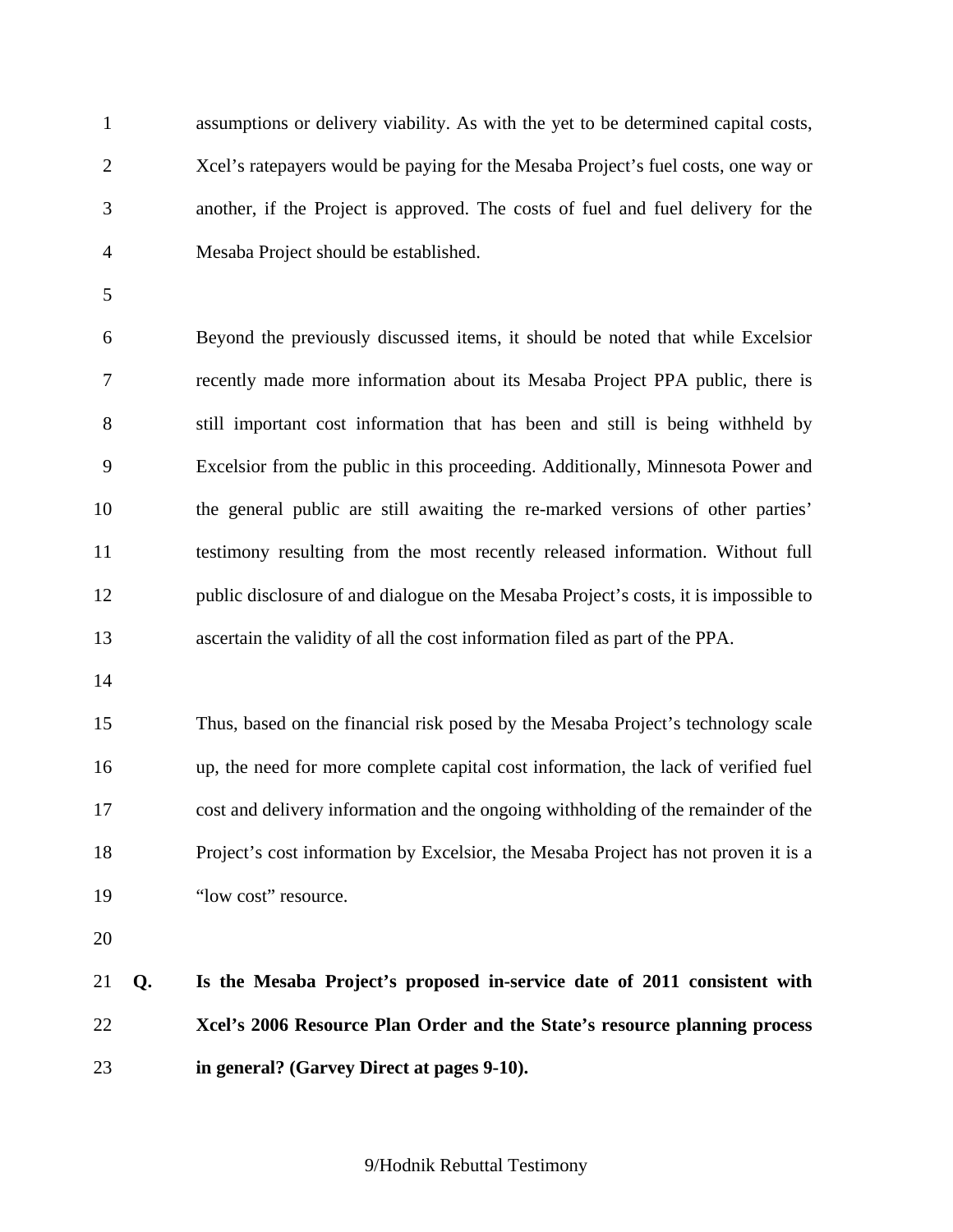1 A. It would be inconsistent if the Commission were to approve the Mesaba Project as 2 an energy supply resource to come on line for Xcel's customers in 2011 when the 3 Commission has already issued an Order in Docket No. E-002/RP-04-1752 (dated 4 July 28, 2006) stating Xcel's earliest base load need is in 2015. There is no basis 5 for making an exception from that process for the Mesaba Project since there is no 6 authority to require any utility's customers to fund the construction and supply of 7 a new facility that is not needed.

8

9 **Q. Does Minnesota Power see any further potentially negative implications of**  10 **regulatory approval of the Mesaba Project apart from contravening duly**  11 **authorized resource planning proceedings and decisions?** 

12 A. Yes. Regulators also should remain aware of what the outcome in the Mesaba 13 proceeding may communicate to the investment and credit rating communities, 14 which have significant influence over the financial well-being of investor-owned 15 utilities. Approval of a forced purchased power agreement with terms that Xcel 16 has described in its testimony as financially negative, for power that is not needed 17 by its customers, will send troubling messages to investors and rating agencies 18 about the regulatory process in Minnesota. In its testimony, Xcel has indicated the 19 potential for negative impacts on its stock prices, bond issuances, debt and credit 20 ratings and capital structure if the Mesaba PPA as proposed were approved in this 21 proceeding and thereby forced financially on Xcel. Minnesota's utility investors 22 and customers have, in their respective ways and with proper and necessary 23 regulatory involvement, built and sustained financially strong utilities that have 24 been capable of meeting various stakeholder needs and obligations for decades.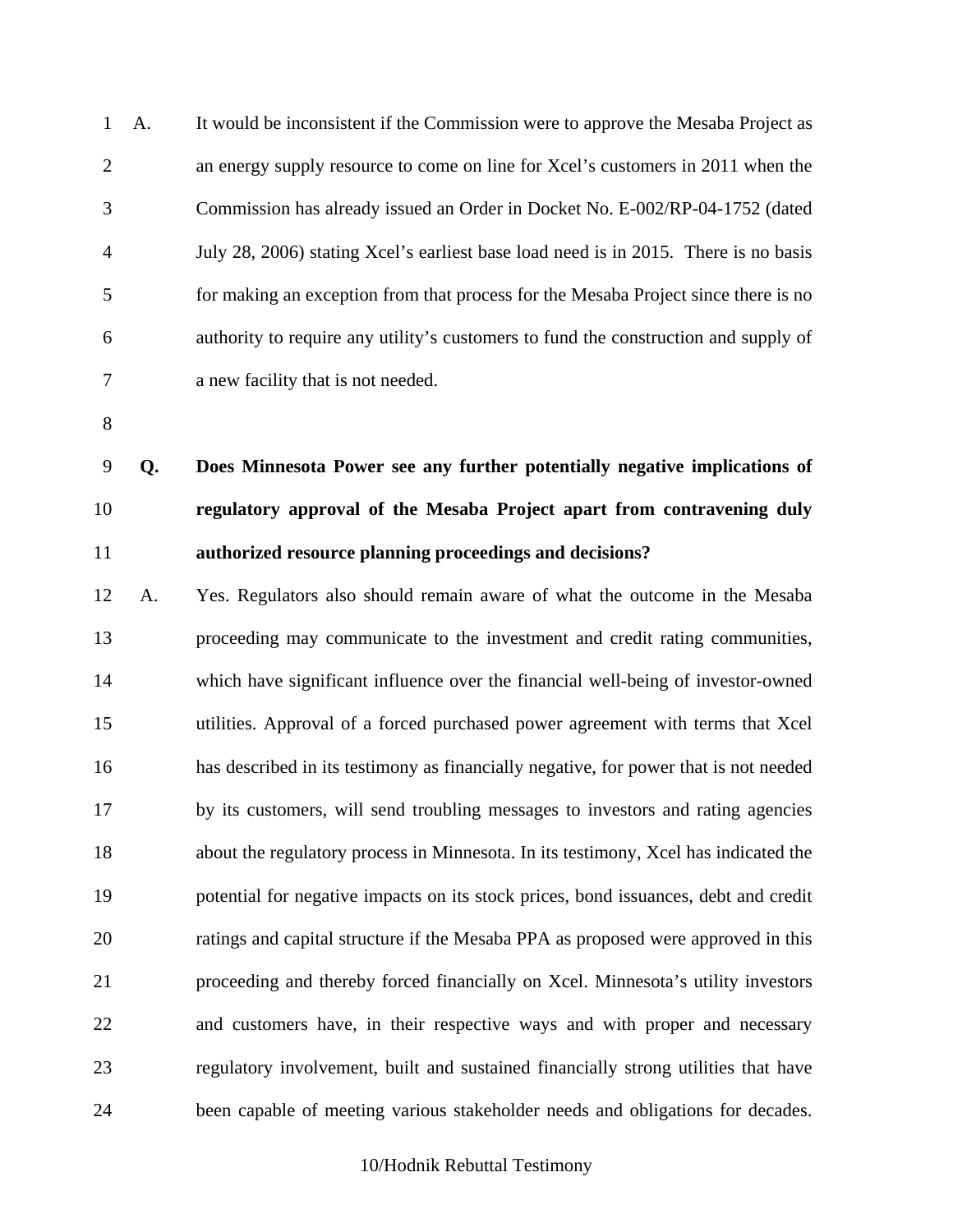1 Utilities that are perceived to operate in risky or ill-considered regulatory 2 environments will receive corresponding financial evaluations and treatment 3 when they seek funding from lenders and investors. Regulators must continue to 4 recognize the important role they play in ensuring that the investment community 5 feels Minnesota utilities are a good place to invest their capital. This role is 6 nowhere more evident and crucial than in decisions made in State regulatory 7 proceedings.

8

9 **Q. What does Minnesota Power see as the economic development impacts**  10 **related to the Mesaba Project and energy policy as discussed by**  11 **Commissioner Garvey? (Garvey Direct at pages 10-12).** 

12 A. Minnesota Power has been and remains committed to economic development in 13 Northeastern Minnesota in two primary ways – by supplying competitive, reliable 14 and environmentally responsible energy to retail and wholesale customers and 15 through our direct participation in economic development organizations and 16 initiatives. Of the two efforts, we firmly believe that our first responsibility lies in 17 providing energy supplies that will sustain and grow the region's economy, 18 because this is our primary expertise and because without the foundation of 19 economical and reliable energy, there simply would be no viable basis for 20 economic growth.

21

22 Within the preceding context, Minnesota Power does not agree with the 23 promotion of generation facilities as a primary form of economic development. 24 We believe that a low cost, reliable and environmentally responsible supply of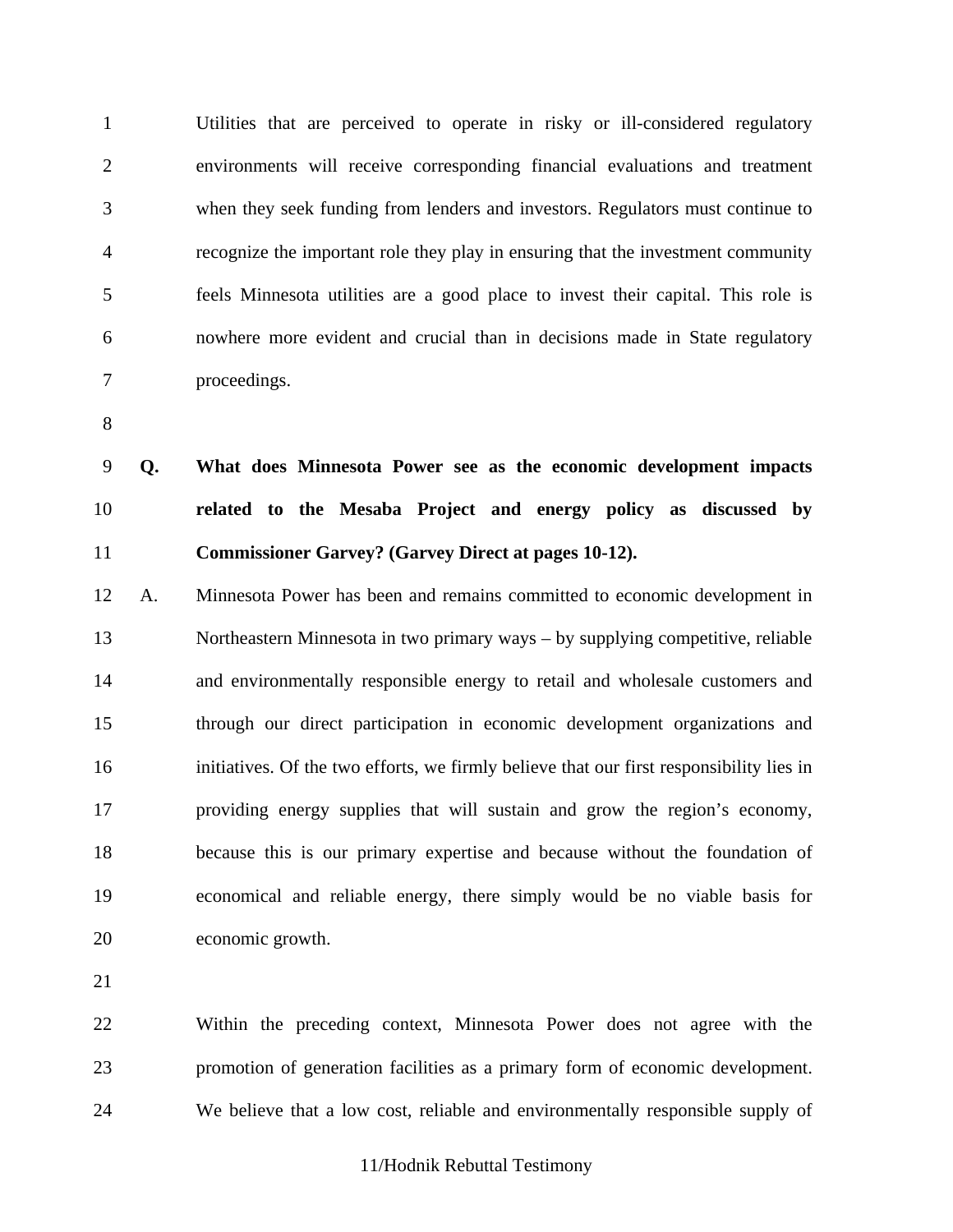1 energy for Minnesota is a vital underpinning to other forms of economic 2 development; building generation is not an appropriate or sensible means to a 3 primary end of creating jobs. Generation projects should not be sought with an 4 employment creation priority at the risk of potentially having higher cost, 5 unreliable and/or environmentally less desirable energy supplies. The latter 6 outcome, as a result of chasing jobs, would only put existing industries and 7 employment at risk. Generation addition approvals with primary job creation as a 8 deciding factor also undermine the State's resource planning process because 9 public interest need determinations will no longer matter.

10

11 As noted earlier, Commissioner Garvey has quite correctly pointed out that the 12 State's energy supply equation, whereby cost, reliability and environmental 13 impacts are all given their due, is already quite complex to reconcile successfully 14 and it will remain that way. Given that there are State-sponsored means of 15 promoting economic development, it is not necessary and, we believe, it is 16 detrimental to energy policy to add direct job creation as a priority when making 17 energy policy decisions.

18

19 Despite our negative views on the policy implications of involving job creation as 20 yet another priority to contend with when developing energy supplies, Minnesota 21 Power recognizes the presence of a statutory consideration of economic 22 development impacts in connection with the Mesaba Project proposal and also 23 believes it is obvious the construction of any new power plant anywhere in the 24 State would have potentially positive economic impacts from construction,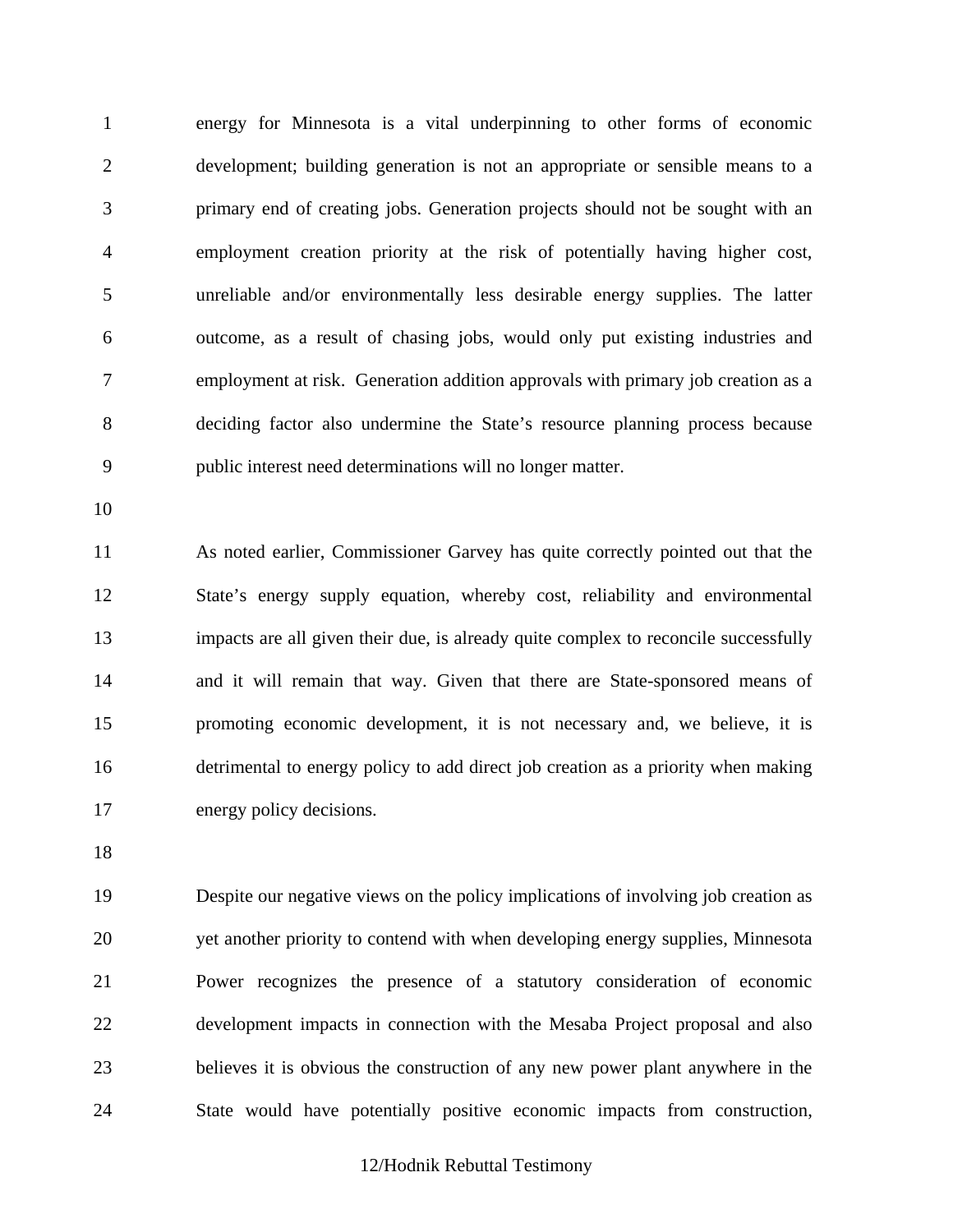1 employment and operations. Any look at economic development impacts in this 2 proceeding, however, should have a broader lens. It should also include the 3 impact of the Mesaba Project on overall electric energy and infrastructure costs in 4 the State. This information is not in the record. The economic development 5 impact of additional costs for the transmission lines needed to deliver the output 6 of the Mesaba Project from the Iron Range to the Twin Cities is also a 7 consideration. This is particularly the case when a significant portion of the 8 transmission costs caused by the Mesaba Project will be absorbed by Minnesota 9 Power's ratepayers. Minnesota Power does not take adding costs to any of its 10 customers' rates lightly, especially for a project whose fundamental public 11 interest justification is not proven and corresponding benefits for Minnesota 12 Power ratepayers are limited or perhaps nonexistent.

13

# 14 **Q. What are Minnesota Power's observations regarding the value of the**  15 **environmental benefits of the Mesaba Project compared to other coal-fired**  16 **alternatives?**

17 A. Minnesota Power has filed testimony stating that the environmental benefits of 18 the Mesaba Project's IGCC technology on reducing emissions of criteria 19 pollutants  $(SO_2, NO_x)$ , particulates and mercury) are insignificant when compared 20 to modern super critical pulverized coal performance. The differences in 21 emissions of criteria pollutants between IGCC and modern supercritical 22 pulverized coal technology are typically less than just a few percent compared to 23 uncontrolled emissions. Cashin Direct at pages 4-5. Minnesota Power's view is 24 that the inherent risks of the State of Minnesota investing in a technology like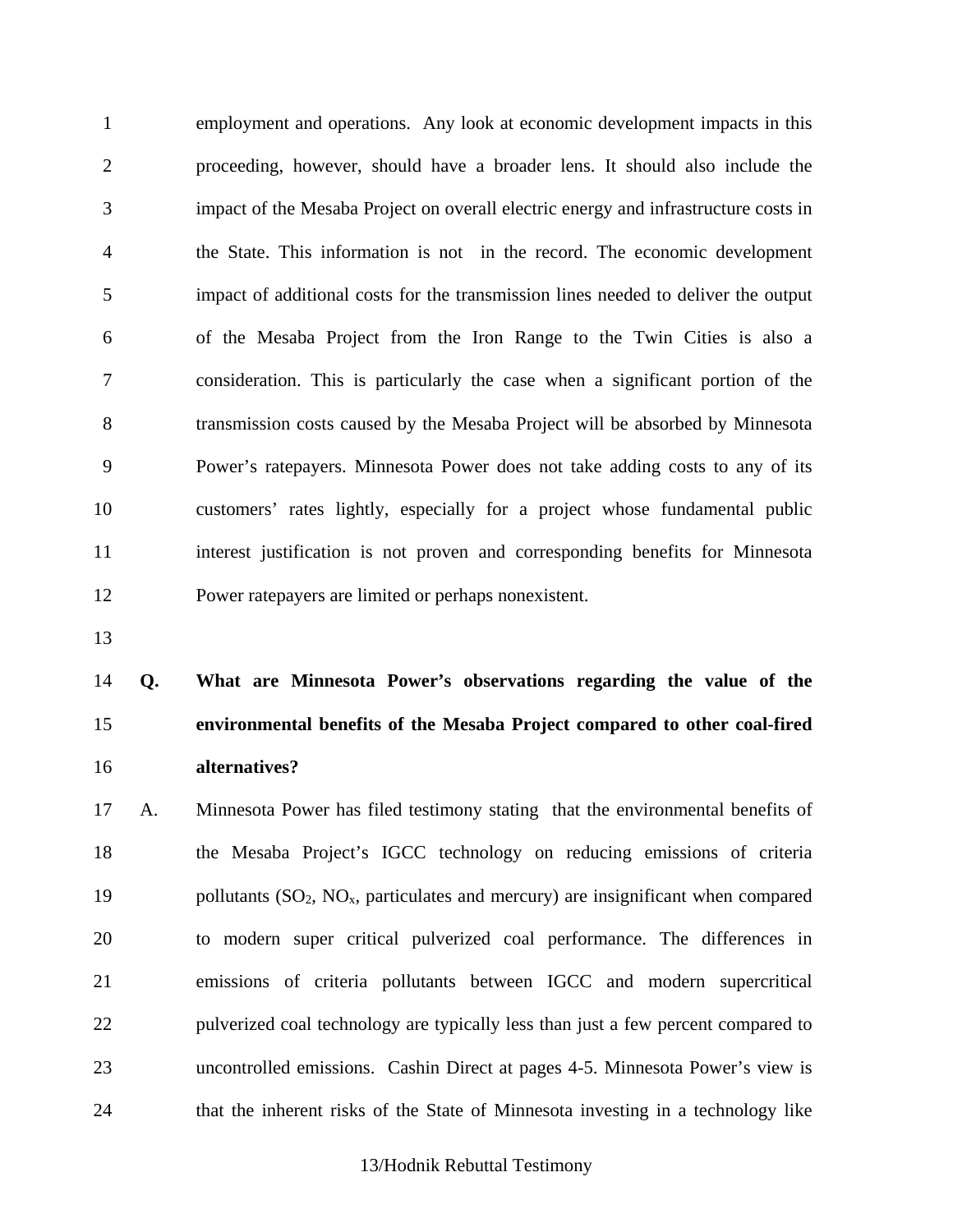1 IGCC, which lacks full commercial status, should be for the opportunity IGCC 2 may afford to advance  $CO<sub>2</sub>$  sequestration and storage. Despite the potential for  $3$  IGCC to sequester  $CO<sub>2</sub>$ , it should be noted that technology to capture  $CO<sub>2</sub>$ 4 emissions from modern super-critical pulverized coal plants is also advancing, so  $5$  it is not the case that only IGCC holds the promise finding a solution for  $CO<sub>2</sub>$ 6 emissions. (Cashin Direct at pages 5-6.)

7

8 In terms of the Mesaba Project, there are no concrete plans for  $CO<sub>2</sub>$  sequestration 9 and storage of its emissions.  $CO<sub>2</sub>$  sequestration and emissions storage on IGCC is 10 still the subject of research and development, and Minnesota Power, Xcel Energy 11 and others are funding research and/or participating in research to achieve 12 commercialization of this process. However, as stated by Michael Cashin on page 13 5 of his Direct Testimony, the geology in Northeastern Minnesota is not amenable 14 to storage of CO<sub>2</sub>. Realizing storage for the Mesaba Project some day would 15 involve obtaining permission and rights of way to build a pipeline several hundred 16 miles long from Minnesota to North Dakota, in addition to the required plant 17 modifications. The pipeline would require hundreds of millions dollars of 18 investment beyond what is required to build the plant being proposed in the 19 Mesaba Project PPA. (See Frank Miao Direct Testimony dated September 5, 20 2006 at pages 22-23.) Construction of  $CO_2$  sequestration and storage is not a part 21 of the proposed PPA and thus is not a concrete prospect for the Mesaba Project. It 22 cannot be justifiably included as a benefit in considering the value of the Mesaba 23 Project as an energy supply resource. At this point,  $CO<sub>2</sub>$  sequestration and storage 24 on the Mesaba Project is a pipe dream.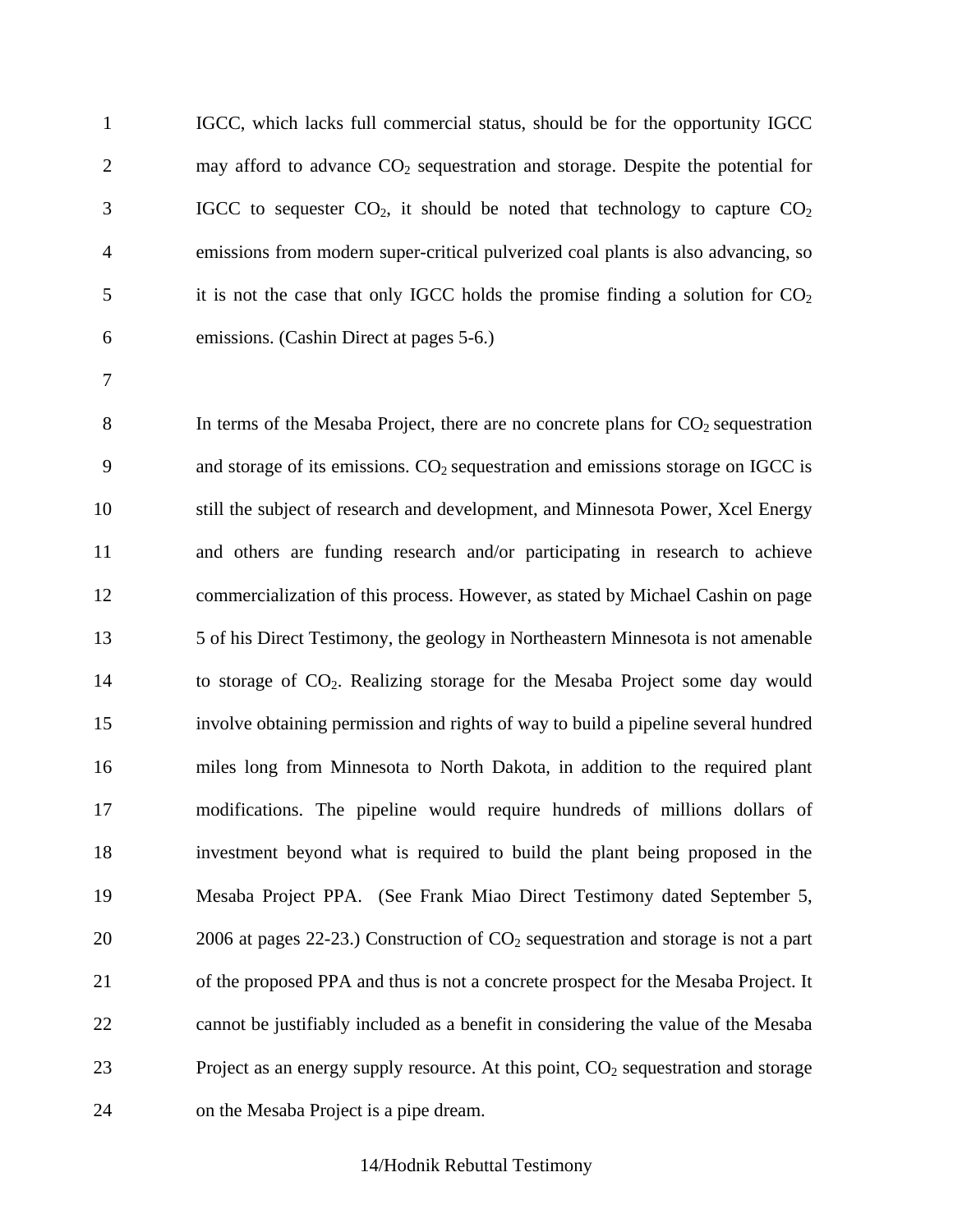1

## 2 **Q. Are there any broader environmental impacts regarding the Mesaba Project**  3 **that should be considered in making a decision about the Project?**

4 A. Looking at a bigger picture regarding possible environmental consequences from 5 the Mesaba Project, consideration should be given to the fact that the potential 6 Mesaba Project's siting in Northeastern Minnesota would affect the available 7 increment for air permitting. There are four federal Class One Areas (Voyageurs 8 National Park, the Boundary Waters Canoe Area Wilderness, Apostle Islands 9 National Lakeshore and Isle Royal National Park) virtually surrounding the 10 northern and eastern edges of the region and continually tightening air emission 11 limits increasing restrictions on industrial operations within it. There also are a 12 number of viable economic development projects under development with natural 13 reasons (on-site mineral resources and timber) to be successfully located on or 14 near the Iron Range. Existing industrial operations which currently result in the 15 direct and indirect employment of thousands of people also face increasing 16 emission restrictions. The presence of the Mesaba Project, regardless of its 17 emissions profile, would affect the regional air increment and air permitting for 18 existing and new industries. The Mesaba Project could actually result in negative 19 economic development effects on existing or new facilities in the region from this 20 vantage point.

21

22 **Q. What are Minnesota Power's summary observations about the public policy**  23 **import and public interest benefits of the Mesaba Project?**